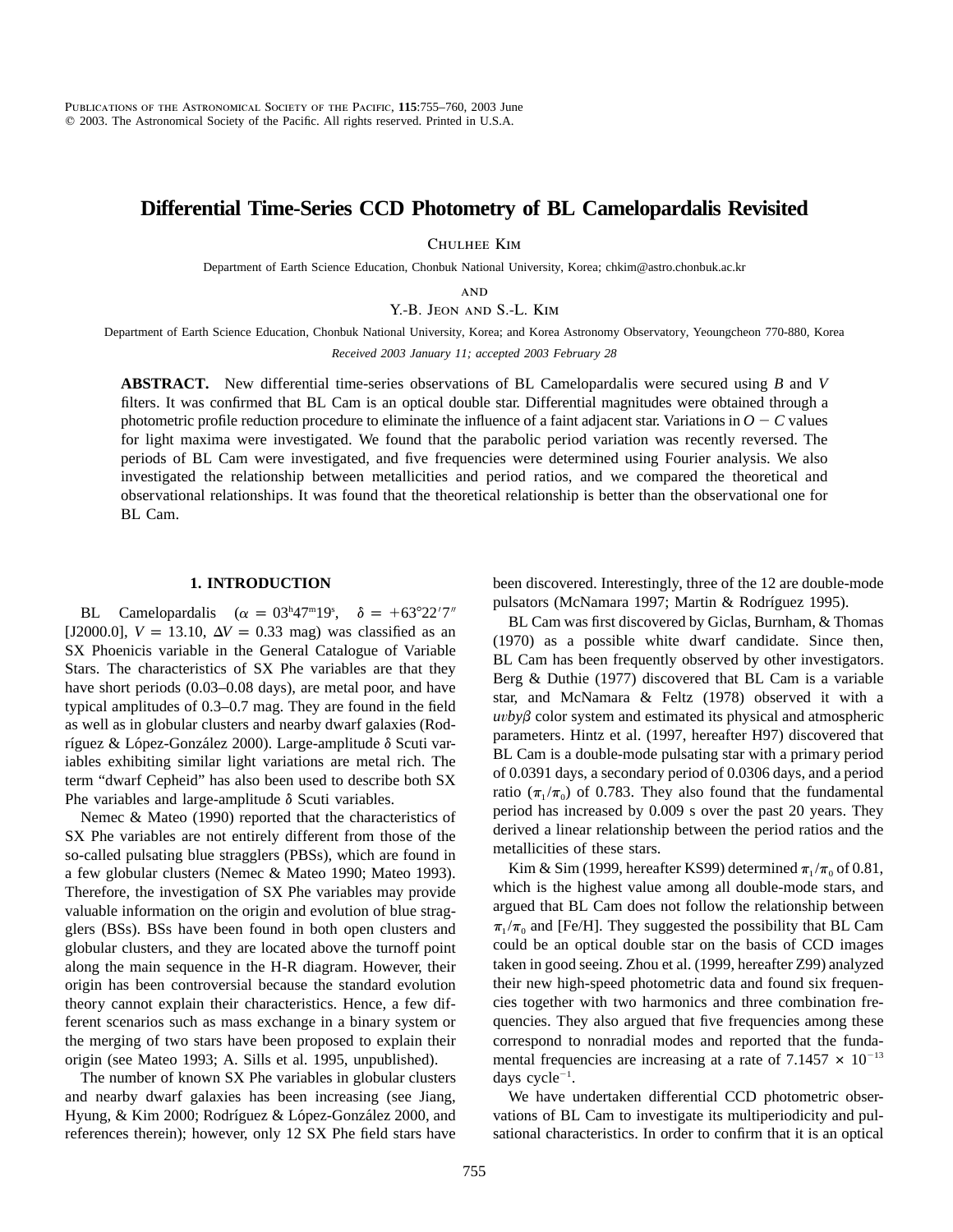## 756 KIM, JEON, & KIM

double star, we observed BL Cam with a 1.8 m class telescope to obtain higher resolution. The potential importance of BL Cam, aside from being a double-mode variable, is that it is an extreme case among all double-mode variables; i.e., it has the shortest period, largest period ratio  $(\pi_1 / \pi_0)$ , highest space motion, and lowest metallicity. Hence, in many respects, BL Cam is a very interesting object to study.

# **2. OBSERVATIONS**

Photometric time-series observations of BL Cam were secured on nine nights between 2000 November 22 and December 6 and on 2001 December 29 with the 1.8 m reflector at the Bohyun Astronomy Observatory using *V* filters. On both 2001 December 5 and 6, BL Cam was observed using both *B* and *V* filters. The telescope was equipped with the backilluminated thinned SITe chip. The field of view for a CCD image is  $11'$ .6  $\times$  11'.6 at the f/8 Cassegrain focus of the telescope. The readout noise and gain of the CCD are 7.0  $e^-$  and 1.8  $e^-$  ADU<sup>-1</sup>, respectively. We used a 2  $\times$  2 binning mode, resulting in a pixel scale of  $0\rlap{.}^{\prime\prime}6876$  pixel<sup>-1</sup>. The CCD chip has an area of  $2048 \times 2048$  pixels with a scale factor of 0"34 pixel<sup>-1</sup>. The exposure times were 20–30 and 70 s for the *V* and *B* filters, respectively.

#### **3. DATA REDUCTION**

A total of 712 *V* and 70 *B* frames were reduced by preprocessing, which includes biasing, flat fielding, and cosmicray elimination. Then we used the  $IRAF/DAOPHOT<sup>1</sup>$  package to determine the instrumental magnitude of each star. Figure 1 shows a CCD image of BL Cam. We can see that BL Cam is not a single star but rather an optical double star. A faint adjacent star  $(V = 17.2, B-V = +1.1,$  separation = 3"3, and position angle  $= 107^{\circ}$ ) is evident. We applied the point-spread function (PSF) photometric reduction procedure instead of aperture photometry in order to eliminate the effect of the faint adjacent star. As far as we know, this is the first observation of BL Cam with a 1.8 m telescope and is also the first application of the profile reduction technique to it. The duplicity of BL Cam was not known previously because the small separation of 3".3 would be difficult to resolve under poor seeing conditions with a 24 inch telescope.

The instrumental magnitudes of BL Cam were transformed to the standard system using photometry of Landolt (1992) standard stars in the fields Ru 149, Ru 152, SA 94, SA 95, SA 97, and SA 98, all obtained on the same nights as BL Cam. The time-series *BV* data were then calibrated using these standards.

We applied the ensemble normalization technique (Gilliland & Brown 1988; KS99) to the instrumental magnitudes between



FIG. 1.-Enlarged CCD image of BL Cam. An adjacent faint star is evident.

the time-series CCD frames. We used about a hundred normalizing stars ranging from  $V = 13.2$  to 20.0 and  $B = 14.0$ to 19.0. The normalization equation is

$$
B \text{ or } V = m + c_1 + c_2(B-V) + c_3 P_x + c_4 P_y, \qquad (1)
$$

where *B*, *V*, and *m* are the standard and instrumental magnitudes of the normalizing stars. The zero point is  $c_1$  and the color coefficient is  $c_2$ . Position-dependent terms  $c_3$  and  $c_4$  correct for atmospheric differential extinction and variable PSF. The typical error of the *V* magnitudes is 0.002 mag. Figure 2 shows the light curves for both *B* and *V* observations.

#### **4. DISCUSSION**

We obtained 104 new times of maximum light, which are presented in Table 1. Some of them are from data by Zhou (2001) and KS99. We began our analysis by plotting the  $O - C$  diagram with the times of light maxima in Table 1. We calculated the expected times of maximum light by applying the following equation from Z99:

$$
HJD_{\text{max}} = 2,443,125.8015(\pm 0.0628)
$$
  
+ 0.03909785(\pm 0.000000345)E, (2)

where uncertainties are in parentheses.

Figure 3 shows a plot of the differences between the ob-

<sup>&</sup>lt;sup>1</sup> IRAF is distributed by the National Optical Astronomy Observatory, which is operated by the Association of Universities for Research in Astronomy, Inc., under cooperative agreement with the National Science Foundation.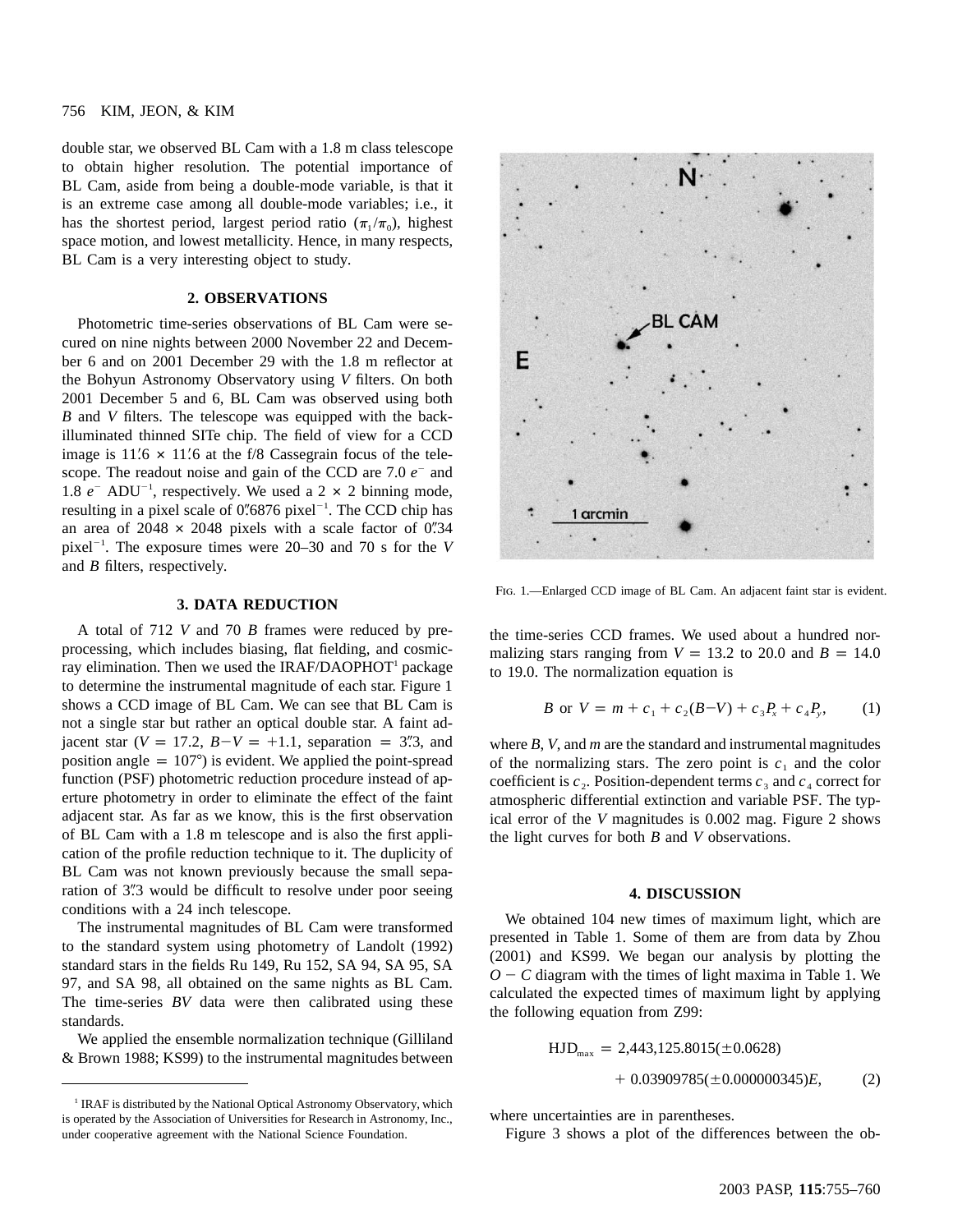

Fig. 2.—Light curves of BL Cam. Dots and solid lines correspond to the observed and synthetic light curves fitted with the coefficients in Table 2.

served and calculated times of maximum light  $(O - C)$  versus the calculated cycle for the total number of 249 maxima. This figure shows that a parabolic shape, as noted by Z99, appears to match all data points better than a linear fit, except for five bad data points around HJD 2,450,151 and our data points since HJD 2,451,871. This means that the period of BL Cam has been slowly increasing over time, as reported by both Z99 and H97.

However, we can see that the parabolic period variation reversed after 2001 November. Following the maximum increase in 1999, the  $O - C$  values started to decrease. This reminds us of a similar pattern found in KZ Hya, another SX Phe variable. Jiang (1986) suggested that KZ Hya is a binary system, and Liu, Jiang, & Cao (1991) supported a binary hypothesis by investigating the  $O - C$  diagram for a total of 113 light maxima. They found that the  $O - C$  values exhibit regular variations with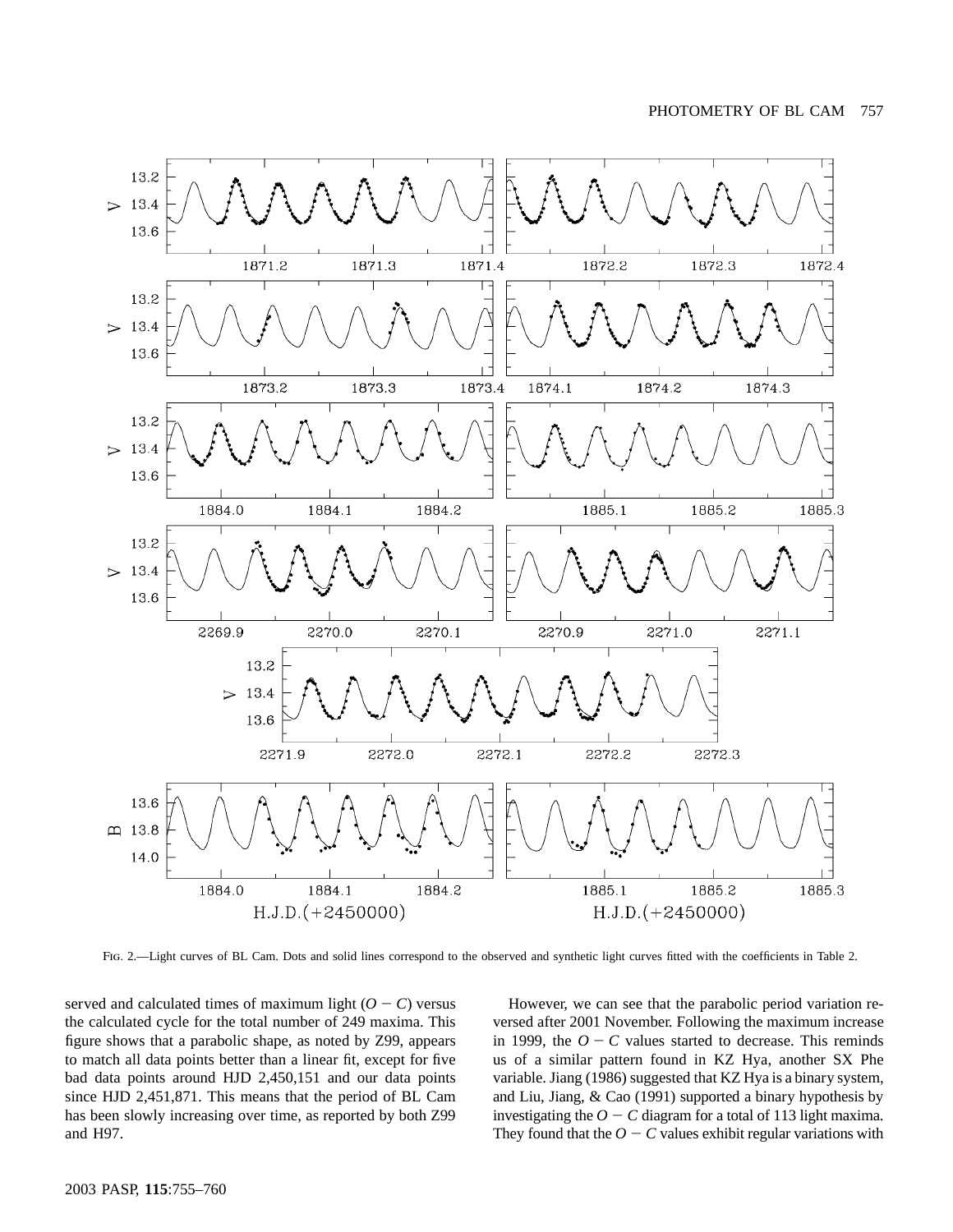| THRES OF INAAIMUM LIGHT OF DE CAM OBSERVED IN 1777 AND LOOD |         |             |         |             |         |             |         |             |         |             |         |
|-------------------------------------------------------------|---------|-------------|---------|-------------|---------|-------------|---------|-------------|---------|-------------|---------|
| HJD                                                         | Е       | HJD         | E       | HJD         | E       | HJD         | E       | HJD         | E       | HJD         | E       |
| 50,743.0044                                                 | 194.824 | 51,441.2549 | 212,683 | 51,469.2880 | 213,400 | 51,473.3148 | 213,503 | 51,871.2122 | 223,680 | 51,884.1934 | 224,012 |
| 50,743.0443                                                 | 194,825 | 51,441.2934 | 212,684 | 51,469.3272 | 213,401 | 51,473.3537 | 213,504 | 51,871.2525 | 223,681 | 51,885.0549 | 224,034 |
| 50,743.0823                                                 | 194,825 | 51,441.3324 | 212,685 | 51,469.3675 | 213,402 | 51,473.3926 | 213,505 | 51,871.2912 | 223,682 | 51,885.0937 | 224,035 |
| 50,743.1220                                                 | 194,827 | 51,466.2388 | 213,322 | 51,470.2262 | 213,424 | 51,474.2131 | 213,526 | 51,871.3294 | 223,683 | 51,885.1327 | 224,036 |
| 50,743.1612                                                 | 194,828 | 51,466.2784 | 213,323 | 51,470.2645 | 213,425 | 51,474.2538 | 213,527 | 51,872.1515 | 223,704 | 51,885.1723 | 224,037 |
| 50,743.2008                                                 | 194,829 | 51,466.3178 | 213,324 | 51,470.3032 | 213,426 | 51,474.3319 | 213,529 | 51,872.1902 | 223,705 | 52,269.9704 | 233,878 |
| 50,743.2386                                                 | 194,829 | 51,466.3569 | 213,325 | 51,470.3439 | 213,427 | 51,479.1405 | 213,652 | 51,872.3079 | 223,708 | 52,270.0099 | 233,879 |
| 50,743.2779                                                 | 194,830 | 51,467.2170 | 213,347 | 51,470.3830 | 213,428 | 51,479.1803 | 213,653 | 51,873.3234 | 223,734 | 52,270.9484 | 233,904 |
| 50,746.0147                                                 | 194,900 | 51,467.2557 | 213,348 | 51,471.2035 | 213,449 | 51,479.2197 | 213,654 | 51,874.1069 | 223,754 | 52,270.9869 | 233,904 |
| 50,746.0542                                                 | 194,902 | 51,467.2936 | 213,349 | 51,471.2421 | 213,450 | 51,479.2573 | 213,655 | 51,874.1446 | 223,755 | 52,271.1040 | 233,907 |
| 50,746.0942                                                 | 194,903 | 51,467.3331 | 213,350 | 51,472.1820 | 213,474 | 51,479.2973 | 213,656 | 51,874.2234 | 223,757 | 52,272.0433 | 233,932 |
| 50,746.1322                                                 | 194,904 | 51,467.3726 | 213,351 | 51,472.2212 | 213,475 | 51,479.3365 | 213,657 | 51,874.2632 | 223,758 | 52,272.0823 | 233,933 |
| 50,746.1716                                                 | 194,905 | 51,468.2324 | 213,373 | 51,472.2593 | 213,476 | 51,479.3756 | 213,658 | 51,874.3021 | 223,759 | 52,272.1605 | 233,935 |
| 50,746.2094                                                 | 194,905 | 51,468.2706 | 213,374 | 51,472.2985 | 213,477 | 51,480.1571 | 213,678 | 51,883.9988 | 224,007 | 52,272.1994 | 233,935 |
| 50,746.2492                                                 | 194,906 | 51,468.3100 | 213,375 | 51,472.3389 | 213,478 | 51,480.1961 | 213,679 | 51,884.0374 | 224,008 |             |         |
| 51,416.3083                                                 | 212,044 | 51,468.3497 | 213,376 | 51,473.1975 | 213,500 | 51,480.2346 | 213,680 | 51,884.0759 | 224,009 |             |         |
| 51,416.3478                                                 | 212,046 | 51,469.2111 | 213,398 | 51,473.2379 | 213,501 | 51,483.1669 | 213,755 | 51,884.1155 | 224,010 |             |         |
| 51,436.3280                                                 | 212,557 | 51,469.2499 | 213,399 | 51,473.2760 | 213,502 | 51,871.1733 | 223,679 | 51,884.1554 | 224,011 |             |         |

TABLE 1 IS OF MAXIMUM LIGHT OF BL CAM OBSERVED IN 1999 AND 2000

a long period of approximately 9 yr. In Figure 3, if the  $O - C$ values on the far left side closely correspond to the maximum, then the variation shows a pattern similar to that in KZ Hya. The  $O - C$  results for BL Cam suggest that it might be another binary system, although interpretation of a periodic variation is premature. To discover more binary SX Phe variables, longterm observations are required.

In order to investigate the pulsating properties of BL Cam, we determined five frequencies by applying the traditional Fourier transformation method and the generalized least-squares method developed by Vanicek (1971; see also Antonello et al. 1986 and Andreasen 1987). Table 2 presents the synthetic light curve coefficients for all BL Cam data points except those around HJD 2,452,270 with poor seeing. The solid line in Figure 2 shows the curves produced using these coefficients.

We see that the frequencies in Table 2 are different from the



Fig. 3.—Difference between observed times of maximum light and times of maximum light calculated from eq. (1).

results obtained by Z99. We found a fundamental frequency of 25.5769 cycles day<sup>-1</sup>, which is the well-known fundamental frequency  $(f_0)$  of BL Cam, identified in previous investigations. Harmonic terms of  $2f_0$  can be easily identified. However, identification of the frequency features for 0.2508 and 1.8066 cycles day<sup>-1</sup> is not so easy; 32.3182 cycles day<sup>-1</sup> should correspond to a second frequency  $(f_1)$ . In order to identify the frequency features, we calculated the pulsational constants (*Q*) using the formula derived by Breger & Bregman (1975):

$$
\log Q = -6.454 + \log P + 0.5 \log g + 0.1 M_{\text{bol}} + \log T_{\text{eff}},
$$
\n(3)

where *P* is the period,  $\log g$  is the surface gravity,  $M_{\text{bol}}$  is the bolometric magnitude, and  $T_{\text{eff}}$  is the effective temperature. We use the atmospheric and physical parameters of BL Cam determined by McNamara (1997):  $\log g = 4.26$ ,  $M_{bol} = 3.02$ ,  $T_{\text{eff}}$  = 7970 K, and  $Q = 0.0244$ .

Fitch (1981) developed a pulsational model at the instability strip for  $\delta$  Scuti stars and determined the pulsation constants that depend on mass and the degree of evolution for  $l = 1, 2, 3$ .

| TABLE 2                                              |  |  |  |  |  |  |
|------------------------------------------------------|--|--|--|--|--|--|
| COEFFICIENTS OF THE SYNTHETIC LIGHT CURVES OF BL CAM |  |  |  |  |  |  |

| Frequency | Frequency<br>$(cycles\ day^{-1})$ | Amplitude<br>(mag)  | Phase<br>(rad)      |  |  |
|-----------|-----------------------------------|---------------------|---------------------|--|--|
| $f_0$     | 25.5769                           | $0.1487 \pm 0.0009$ | $4.0579 \pm 0.0061$ |  |  |
| $2f_0$    | 51.1513                           | $0.0347 \pm 0.0009$ | $3.4389 \pm 0.0262$ |  |  |
| $?$       | 0.2508                            | $0.0185 + 0.0011$   | $0.7076 \pm 0.0638$ |  |  |
| $?$       | 1.8066                            | $0.0121 \pm 0.0010$ | $2.9766 \pm 0.1009$ |  |  |
| $f_1$     | 32.3182                           | $0.0076 \pm 0.0009$ | $4.0278 \pm 0.1196$ |  |  |
|           | Standard deviation:               | 0.0132              |                     |  |  |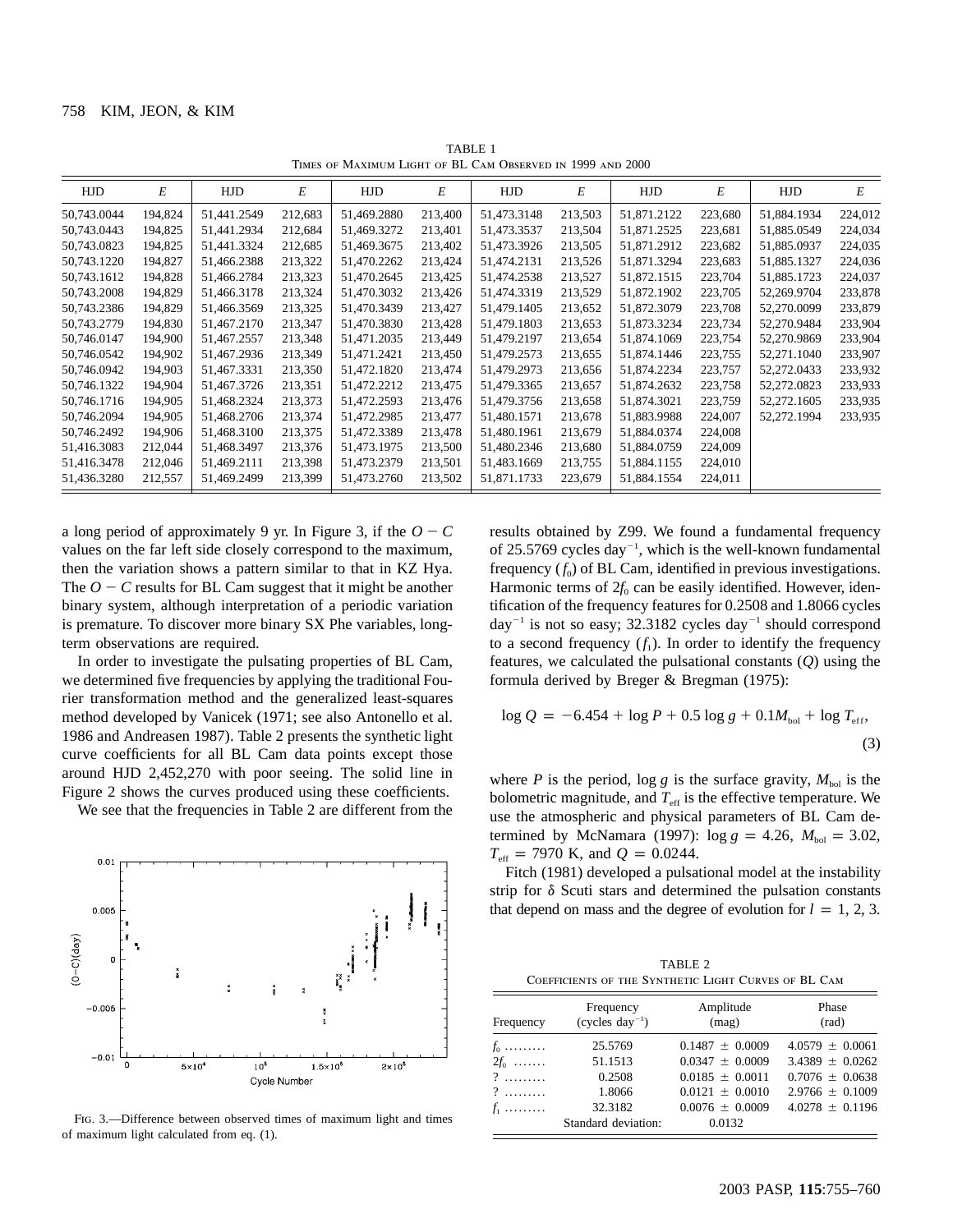He argued that the pulsation constant is not sensitive to a change of mass or the degree of evolution, but rather to the pulsation mode  $(n, l)$  (i.e.,  $Q_0 = 0.032 - 0.036$ ,  $Q_1 = 0.024 - 0.028$ ,  $Q_2 = 0.0195$ –0.0225, and  $Q_3 = 0.016$ –0.0185 for  $n = 0, 1, 2$ , and 3, respectively).

A value of  $Q = 0.031$  for 25.5769 cycles day<sup>-1</sup> is less than 0.032, but this fits  $Q_0$  if we take into account the error;  $Q =$ 0.0244 for 32.3182 cycles day<sup>-1</sup> fits  $Q_1$ . Two suspicious frequencies do not fit any of the pulsation constants given by Fitch (1981), and therefore these may be nonradial frequencies or possibly a combination of terms with an unknown alias. However, there is a strong possibility that these might be artifacts of the reduction technique. For accurate identification, further consecutive night observations are required.

H97 derived a relation between [Fe/H] and period ratio  $(\pi_1 / \pi_0)$  for seven double-mode variables:

$$
\pi_1/\pi_0 = -0.0044 \text{[Fe/H]} + 0.7726. \tag{4}
$$

They argued that the theoretical models (Andreasen 1983) give a steeper dependence of  $\pi_1/\pi_0$  on [Fe/H] than the observed dependence. Figure 6 of H97 has been modified in Figure 4. The disagreement of the observational and theoretical relation is evident.

To produce better agreement, helium depletion in the surface layers and the use of the new OPAL opacities in the stellar models were suggested. However, we propose another possibility to explain the uncertain second period. H97, Z99, and KS99 give  $f_1 = 32.6443$ , 31.5912, and 31.0813 cycles day<sup>-1</sup>, respectively, implying that  $\pi_1/\pi_0$  is 0.783, 0.810, and 0.823. Different values of  $f_1$  cause different  $\pi_1 / \pi_0$ . In our case,  $\pi_1/\pi_0 = 0.791$  gives  $f_1 = 32.3182$  cycles day<sup>-1</sup>. If we take [Fe/H] = -2.40 from McNamara (1997),  $\pi_1/\pi_0$  is about 0.79 for the theoretical metallicity-period ratio relation. The results by H97, Z99, and KS99 are somewhat smaller or much larger, but our result gives the best agreement. However, there is still disagreement on the relationship between metallicities and period ratios in Figure 4. For a complete comparison of observational and theoretical relationships between [Fe/H] and  $\pi$ <sub>1</sub>/ $\pi$ <sub>0</sub>, more accurate observational determinations of [Fe/H] for metal-poor double-mode variables and more models are needed.

It would be interesting to determine whether the pulsation properties are different before and after the maximum variation of the  $O - C$  values in 1999. Because the amount of total light can be changed if BL Cam is a binary system, there may be a pulsational difference before and after the maximum variation of  $O - C$ . Since the coefficients of the synthetic light curves reflect the pulsational properties, the coefficients by Z99 before maximum and by our new 245 data set after maximum were compared. It was noted that five frequencies corresponding to the nonradial mode around the first frequency identified by Z99 had all disappeared, but two new frequencies appeared (see Table 2). However, this difference might be due not only to



FIG. 4.—Plot of period ratio vs. [Fe/H] for observed double-mode variables (*open circles*) and model double-mode variables ( *filled circles*) by H97. The solid line is a linear fit to the stars, while the dashed line is a linear fit to three model stars. The asterisk represents  $\pi_1 / \pi_0 = 0.791$  for BL Cam.

possible changes in the physical structure but also to different data reduction procedures.

*B* observations were carried out to determine the oscillation modes using the phase difference of  $\phi_V - \phi_{B-V}$  as well as  $A_{R-V}/A_{V}$ , as proposed by Watson (1988). However, this was not done because of the poor quality of the  $B-V$  data and the relatively small number of data points.

# **5. CONCLUSIONS**

All-sky photometry and profile reduction procedures were performed on BL Cam. It was found that BL Cam is an optical double star and that there are variations in  $O - C$ . Through a period search, five frequencies were identified; interestingly, all were closely spaced nonradial frequencies around when the first frequency identified by Z99 had disappeared. Rather, it was found that, except for  $f_0$ ,  $2f_0$ , and  $f_1$ , all other frequencies do not fit the radial-mode frequencies.

We investigated the relationship between [Fe/H] and  $\pi_1 / \pi_0$ derived by H97 and showed that higher values of  $\pi_1 / \pi_0$  for metal-poor stars in theoretical models can be explained by a reliable determination of the second period. BL Cam is an extreme case among double-mode variables in its metallicity, period, period ratio, and space motion.

Only three double-mode SX Phe variables are known: BL Cam, V2314 Oph (Martin & Rodríguez 1995), and BQ Psc (Kim, Jeon, & Kim 2002). Therefore, there is not enough information on metal-poor double-mode pulsators. If more new double-mode SX Phe variables can discovered and if their pulsational and evolutionary properties can be thoroughly investigated, differences between metal-poor and metal-rich doublemode variables will be better understood. This requires